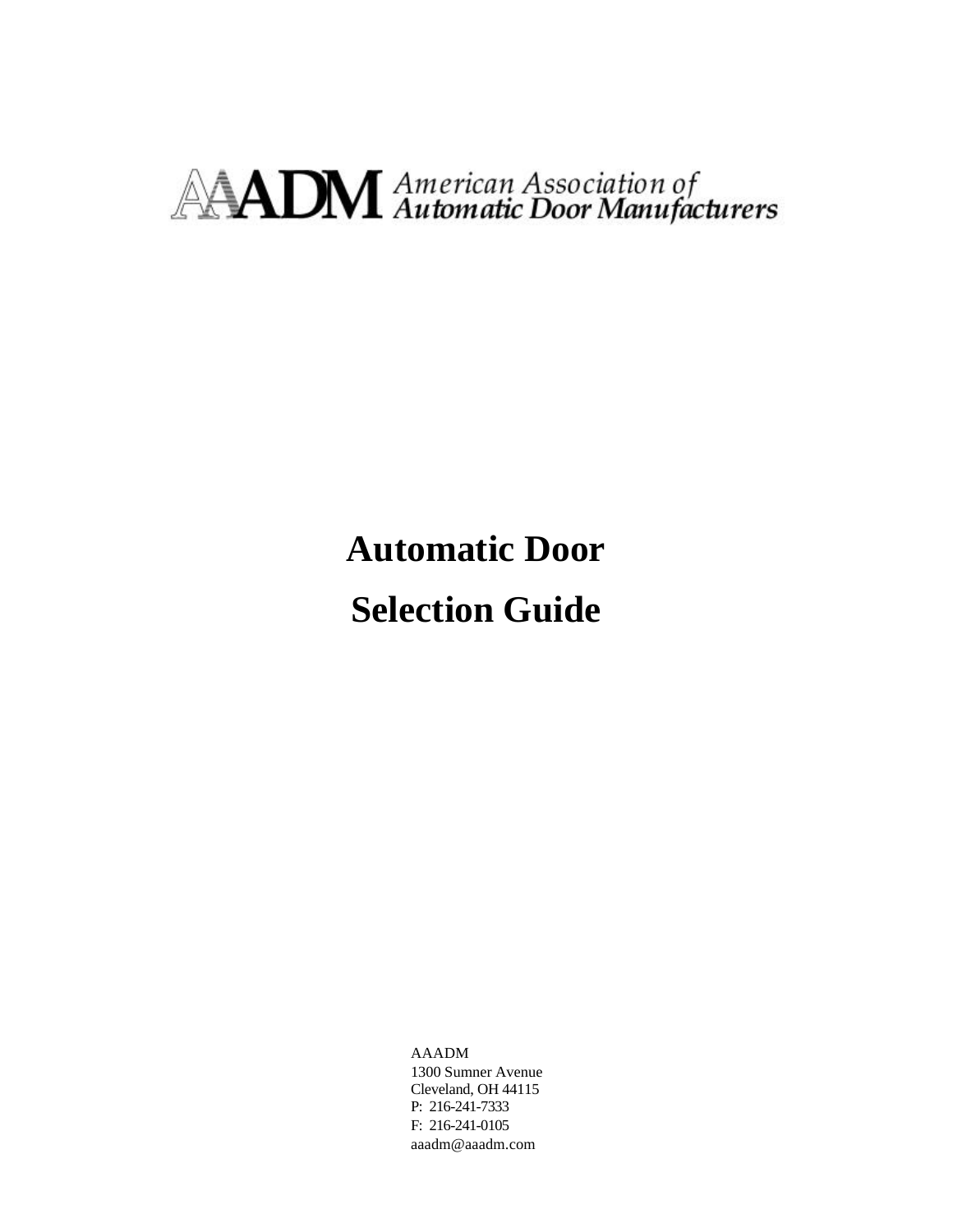

# **Automatic Door Selection Guide**

**General**: The members of AAADM manufacture an assortment of automatic pedestrian doors. This selection guide is intended to acquaint architects, specification writers and owners with the various products available and the process involved in selecting an appropriate [yet cost efficient] automatic door.

#### **Door Types Available**

# • **Automatic Sliding Doors:**

Automatic sliding doors are available in single slide, bi-part slide and telescopic slide configurations. As a rule, these are furnished as complete packages and can be surface mounted or concealed overhead (in-transom mounted). Slide doors typically include: an operator, header, track, carrier wheels, sliding door panel(s), sidelite panel(s), jambs, lock and activation / safety system. Other options are also available.

#### • **Automatic Swinging Doors:**

Automatic full-power swinging door operators can either be supplied as complete packages, or simply as the operator with header and drive arm. They can be mounted as overheadconcealed operators for direct drive applications or surface mounted for push and pull applications. Swing door products are designed for single, pair or double egress applications.

When supplied as a complete package, this will generally include: an operator, header, door panel(s), jambs, finger protection [if applicable], lock, guide rails and activation / safety system. When existing door panels are used, then an operator with header and drive arm are supplied - along with an appropriate activation and safety system.

In all instances, guide rails may be required to protect the swing area of the door panel. If the doors swing against a natural protective barrier such as a wall, then perhaps the guide rails can be eliminated.

#### • **Automatic Folding Doors:**

Automatic folding doors are furnished as complete packages. This includes: the operator, header, pivot hardware, door panels, guide rails, lock and activation / safety system. They are offered in either single fold or bi-fold configurations.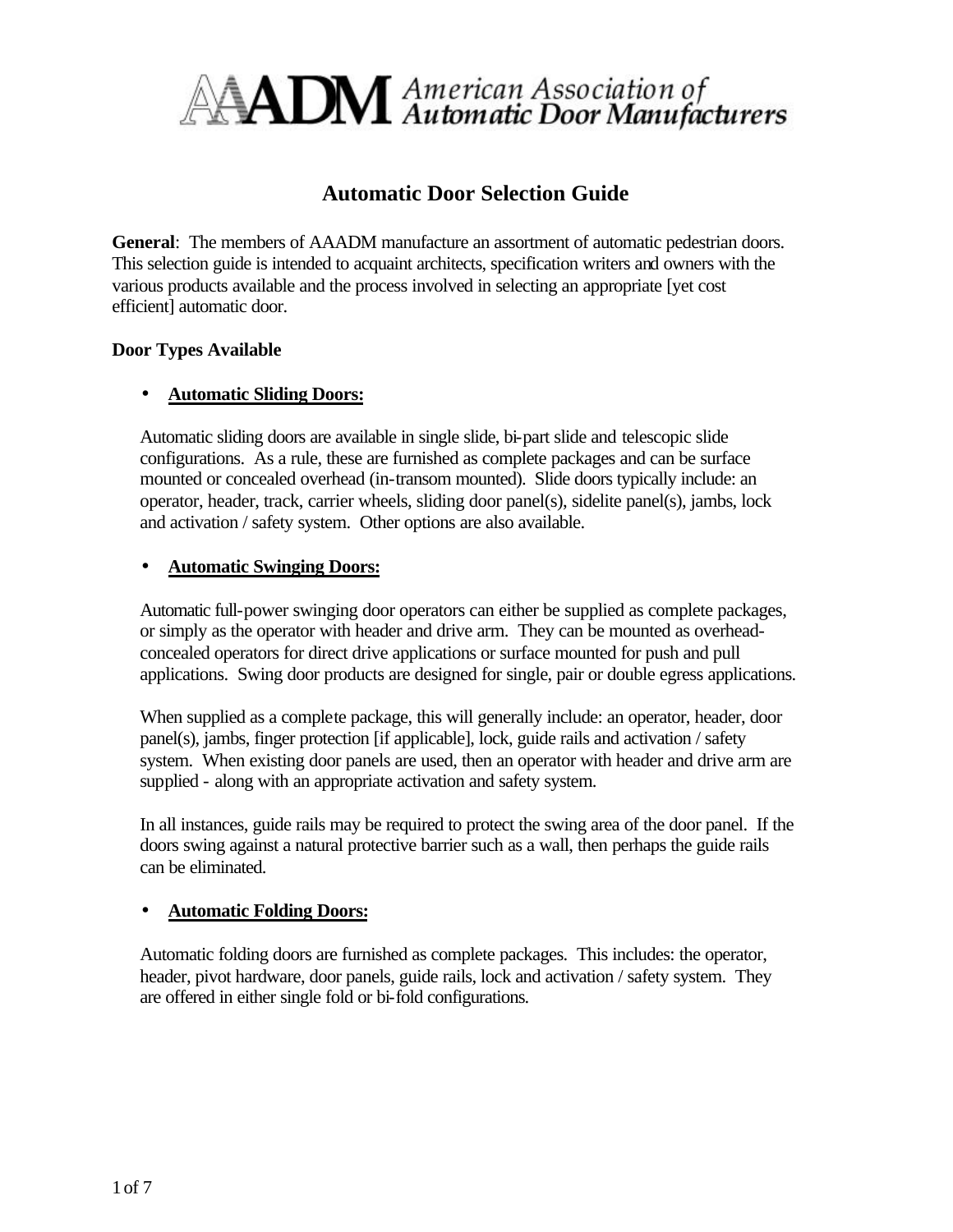# • **Automatic Doors not Covered by ANSI A156.10:**

AAADM has focused on automatic doors that are addressed by the ANSI A156.10 standard. Two other types of automatic doors that are addressed in different standards are Low Energy Swinging Doors

Automatic low-energy swinging door operators are designed for applications requiring ADA compliance or user convenience. They are available in single, pair or double egress configurations. This type of operator is usually activated with push plates. The unit includes the header, operator and drive arm.

#### Revolving Doors:

Automatic and manual revolving doors are manufactured as complete packages. In general, they are offered in four-wing, three-wing and two-wing designs. Larger diameter four-wing and three-wing doors can also offer center core displays. Two-wing doors typically have perimeter displays that serve as integral night shields when the door is closed and locked. Revolving doors can be center or perimeter driven – depending on size and design. As a rule, manual and smaller diameter automatic doors have center shaft drive systems. Larger diameter automatic doors have perimeter drive systems. Smaller diameter doors are typically offered in a security version for controlled access.

#### **Uses**

In general terms, the various types of automatic doors are used in the following ways:

#### Sliding Doors:

The automatic sliding door is a very efficient way to accommodate simultaneous two-way traffic flow. It can also be used very effectively in controlling directional traffic situations such as one door for entry-traffic and another door for exit-traffic.

#### Swinging Doors:

The automatic swinging door is normally used for directional, or one-way pedestrian traffic. Typically, one door is used for ingress and another for egress. The industry does not endorse the use of automatic swinging doors for two-way traffic applications. Exceptions are made; however, the application must be well planned in consultation with experienced designers with perhaps a remote switch / push plate to activate the door well in advance of an approach.

It is recommended that the automatic door manufacturer supply the aluminum swing door panel when an automatic operator is used. This ensures the door is constructed to accommodate the demand of an automatic application. Supplying an operator for use on existing doors is generally limited to applications where there is a preference to have the doors closely match adjacent entrances in the area, or for use on fire labeled doors.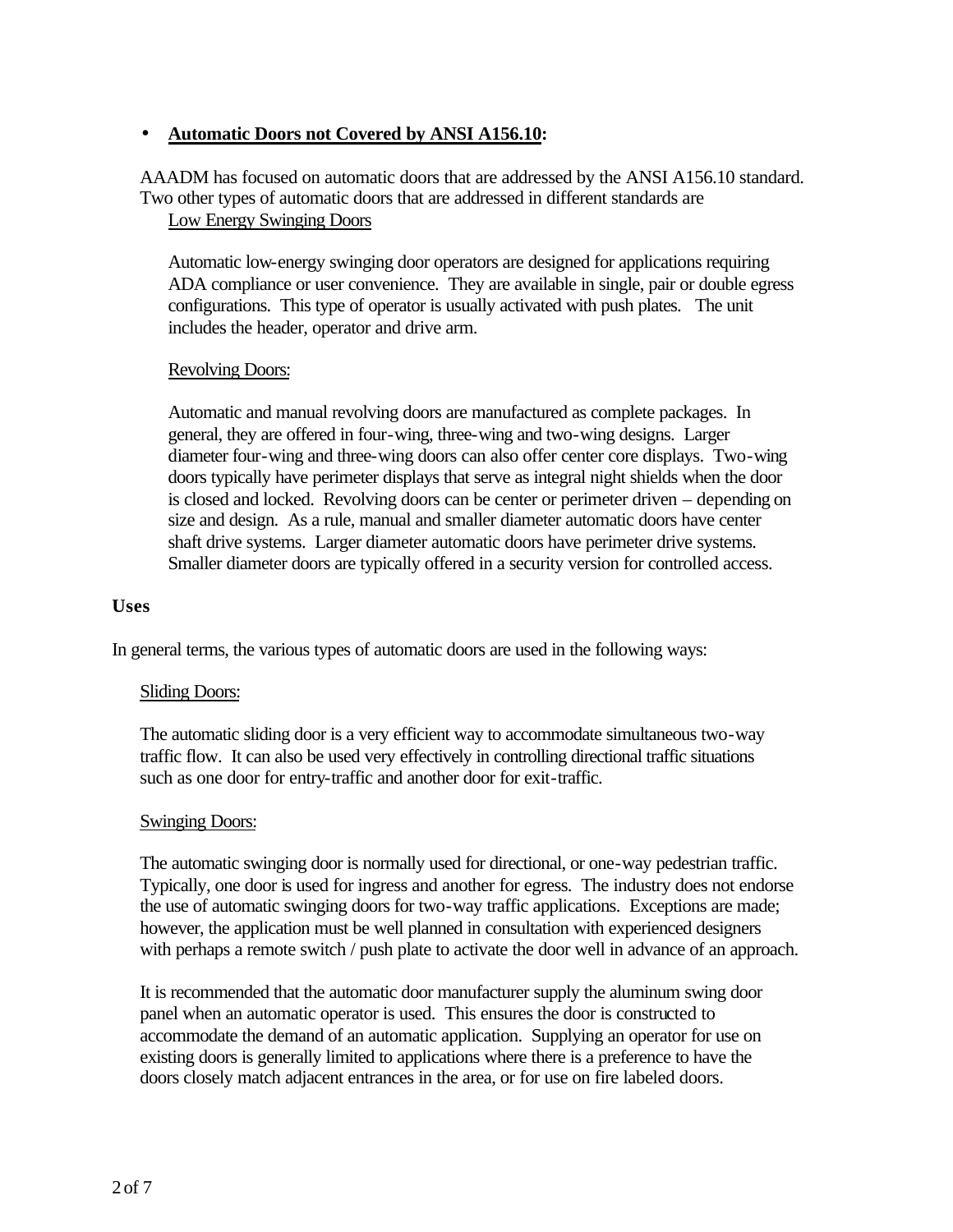# Folding Doors:

Folding doors are considered to be a space saving solution where the opening width is restricted to approximately six (6) to eight (8) feet and there is a desire to move traffic in both directions through a single opening. Single fold doors are best suited for directional or oneway traffic, whereas bi-fold doors are best suited for two-way traffic.

#### Doors not Covered by ANSI A156.10

# Low-Energy:

Low-energy swinging doors are a low cost solution that provide accessibility for physically challenged people - while allowing ordinary pedestrian traffic to use the door as a normal manual swinging door. It is common for low-energy operators to be applied to existing doors in order to meet ADA requirements.

#### Revolving Doors:

Manual and automatic revolving doors can be used for high-traffic applications requiring simultaneous entry and exit, controlled access, or can be used as an air lock to help manage energy expenses.

# **Door Construction**

Door panels are constructed from extruded aluminum profiles, framed or cold formed steel, stainless steel, fiberglass or other materials as required. The majority of doors furnished by AAADM members are constructed with aluminum profiles and safety glass - which offers good visibility through the door panel. Steel doors are typically provided for fire labeled applications. Stainless steel, both formed and clad, provides a superior non-corrosive finish, but will add expense and weight.

#### **Door Finish**

Industry standard anodic finishes are comprised of: 204-R1 class II clear and 313-R1 class I dark bronze. Other finishes are available, including special anodize and paint. Cladding materials such as stainless steel and muntz metal (brass) are available in #4 brushed and #7 polished finishes.

#### **Code Compliance**

AAADM has focused its efforts in the training of inspectors for field compliance to ANSI A156.10. It is important for user safety that the specification writer or owner selects equipment that complies with these standards. It is recommended that your automatic pedestrian door comply with the following codes or standards. Consult individual manufacturers for verification of compliance.

ANSI A156.10 Standard for Power Operated Pedestrian Doors encompasses automatic sliding, swinging and folding doors.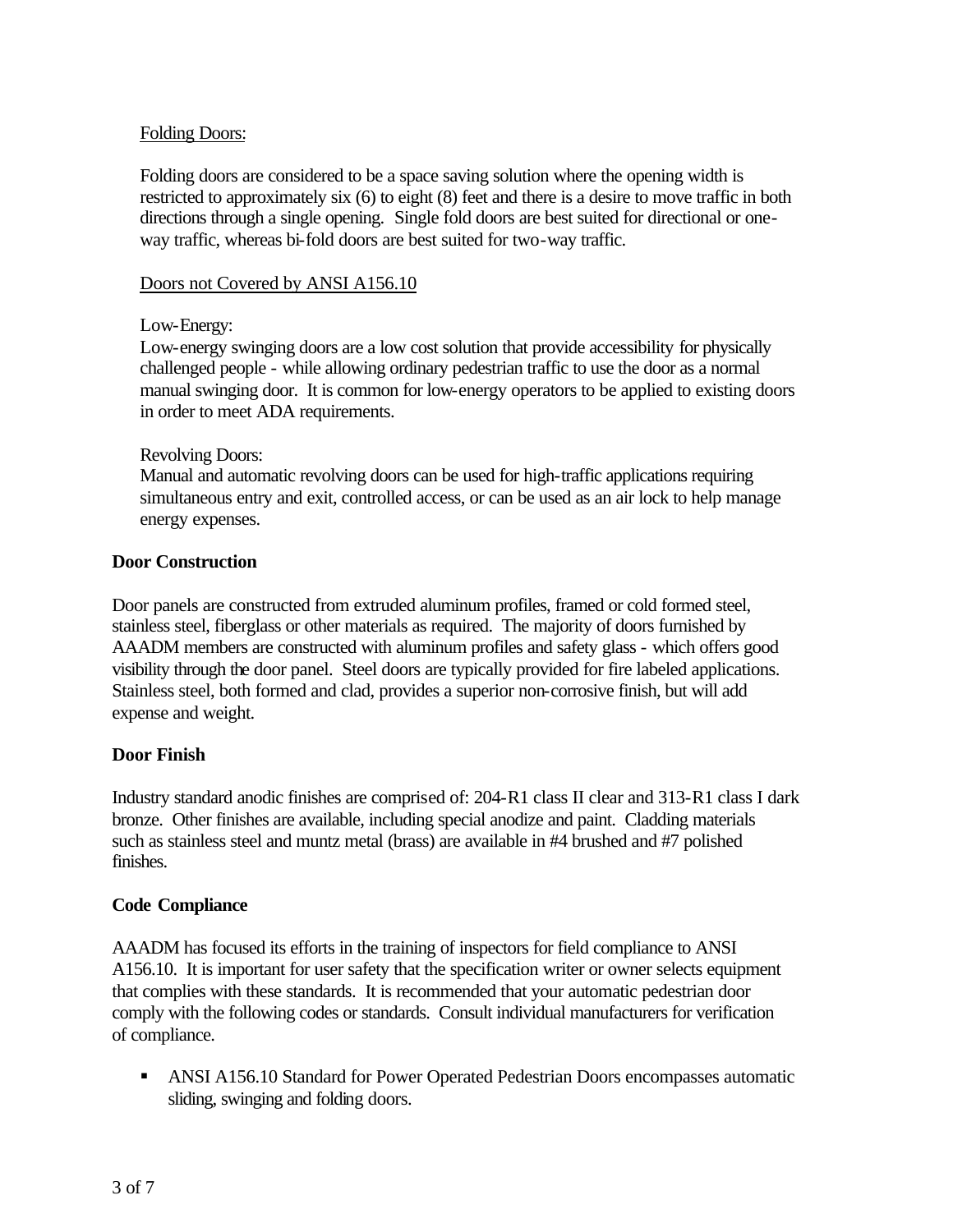- ANSI A156.19 Standard for Power Assist and Low Energy Power Operated Doors encompasses doors that operate at a slow speed with low power and can be remotely activated by a push switch / plate or other remote activation device.
- ANSI A156.27 Standard for Revolving Doors.
- ANSI A117.1 or ADA compliance for accessibility.
- Code approval is required to meet the means of egress, ADA and fire codes.
- UL or ETL Listing, or equivalent, is a requirement.
- ß Wind load and impact testing are becoming a common part of the code requirements in Dade County Florida, as well as other coastal areas.

# **Intended Uses for Automatic Doors:**

- **High Traffic:** Applications where more than two (2) persons per minute are moving through an opening, cart traffic such as grocery stores, or doors weighing up to approximately 150 pounds per moving panel.
- $\blacksquare$  Medium Traffic: Applications that have one (1) person per minute moving through the opening and lighter weight doors usually weighing less than 125 pounds per moving panel.
- $\blacksquare$  Low traffic: Applications where one (1) person every five minutes moves through the opening and for doors weighing less than 125 pounds per moving panel.
- Fire and smoke door applications.
- ADA compliance.
- Energy conservation.
- **Security, directional or card access pedestrian control.**

The width of the specification object will determine the net opening required. ADA regulations call for a minimum net opening of 32" (the two panels of a bi-part sliding door comply with this standard).

Door weight has an affect on the operator's speed, durability and performance. Heavier doors (over 160 lbs.) require a slower closing speed as prescribed in ANSI A156.10. Note: ¼" glass weighs about 3.00 pounds per square foot, whereas insulated glazing using  $\frac{1}{4}$  glass doubles that weight. Standard sized door panels that breakaway can weigh from 65 to 85 pounds per panel without glass.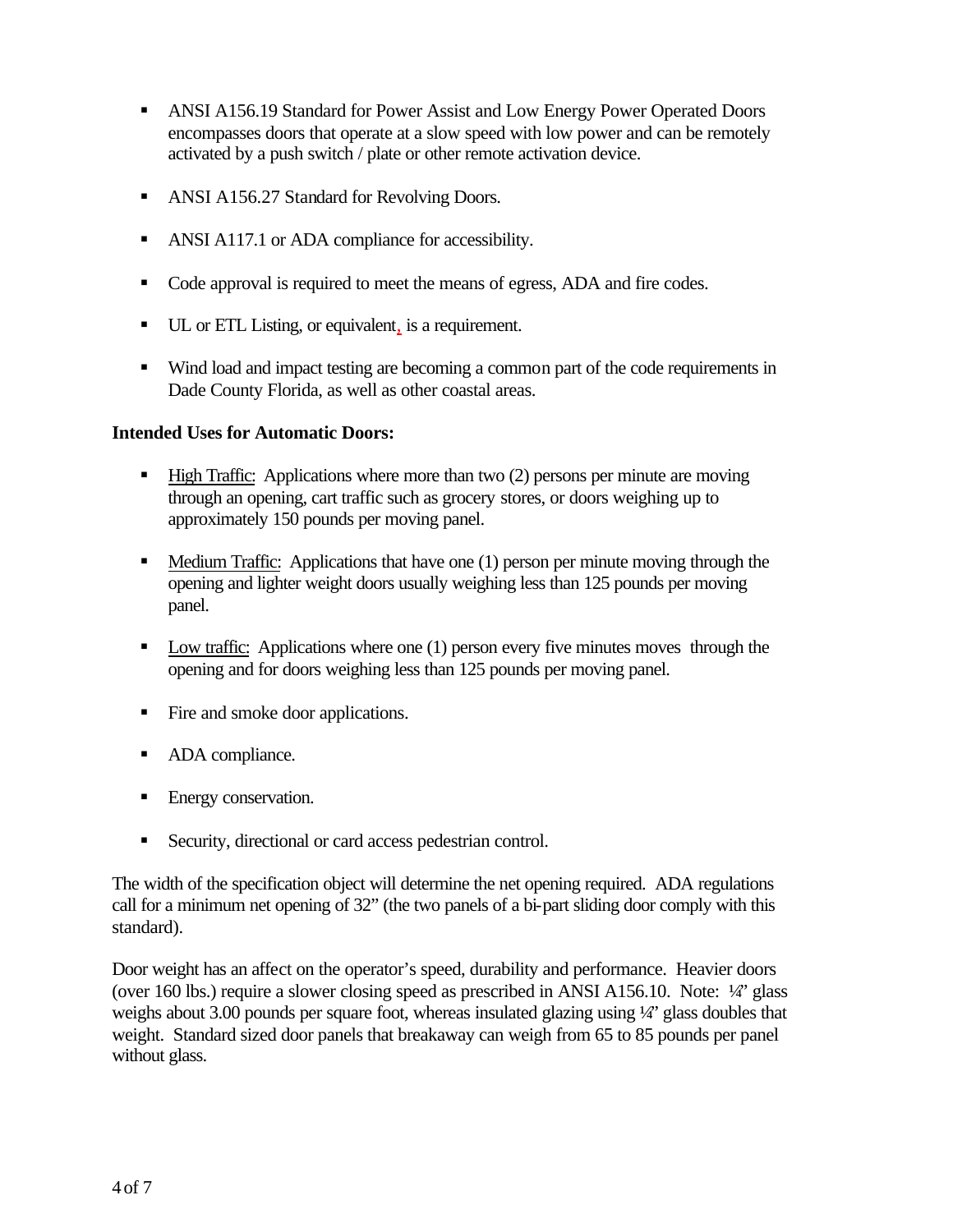# **Certification Compliance**

- UL, ETL or equivalent mark on the product
- Certification of compliance with ANSI A156.10 by a certified AAADM inspector after the door is installed and commissioned.

#### **Wind Load**

■ Test by a nationally recognized laboratory.

#### **Quality Assurance**

**•** Manufacturers and installer warranty.

#### **Installation**

- By an approved factory authorized representative.
- By an AAADM certified inspector

#### **Installation Conditions**

- The floor should be level across the entire width of the automatic door opening.
- **IDED** Minimally, the floor should be flat and level at least five feet in front of the breakout or swing area of the door(s). A slight slope away from the door [for drainage purposes] is acceptable and recommended.
- $\blacksquare$  The rough opening should be approximately one-inch (1") larger than the overall door package width and one-half inch  $(½)$  larger in height.
- Each door will require an electrical supply on a separate 120volts, 60 hertz,15-amp circuit.

#### **Design Life**

Design life will vary depending upon application, use, environmental conditions, maintenance, etc. Contact the manufacturer to obtain information regarding design life for your application. Replacement parts should always be from the original equipment manufacturer.

#### **Vestibule Depth**

The distance between doors should be a minimum of 9 feet. The preferred depth is 12 feet, in order to develop some form of a vestibule air lock and provide an adequate detection zone for the motion sensors.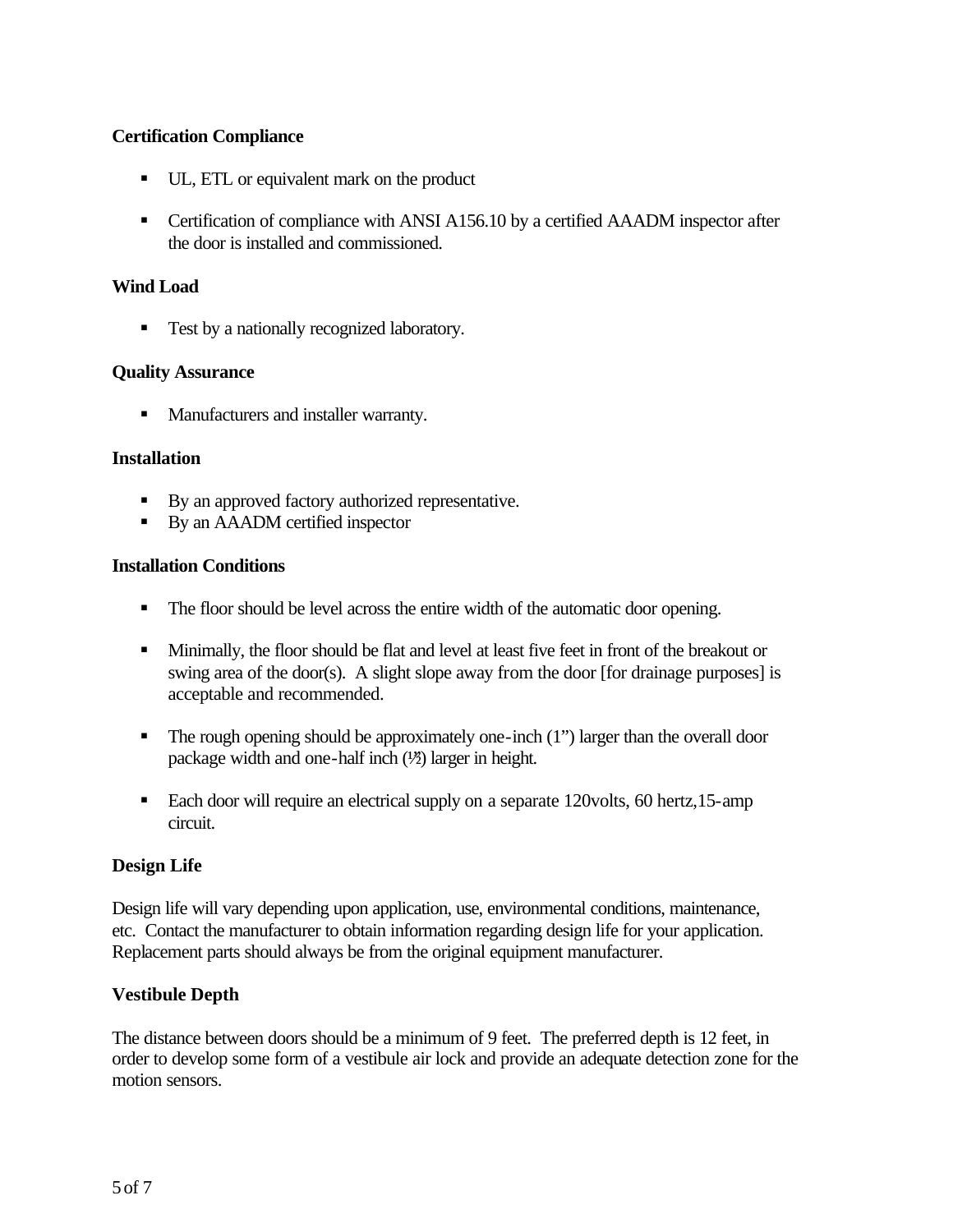# **Door Sizes**

The following dimensions may vary slightly from one AAADM manufacturer to the other. This depends on jamb size, glass stop size, stile dimensions and general design. For the most part, the overall size versus net slide opening will typically fall within the ranges shown.

| <b>Automatic Sliding Doors</b>                                                            |                                                                                                                                                                                                                                                                                                                        |                          |                                    |                                       |  |  |  |
|-------------------------------------------------------------------------------------------|------------------------------------------------------------------------------------------------------------------------------------------------------------------------------------------------------------------------------------------------------------------------------------------------------------------------|--------------------------|------------------------------------|---------------------------------------|--|--|--|
|                                                                                           | Door Type                                                                                                                                                                                                                                                                                                              | <b>Overall Width</b>     | <b>Net Slide</b><br><b>Opening</b> | <b>Net Breakout</b><br><b>Opening</b> |  |  |  |
| 1                                                                                         | single slide packages                                                                                                                                                                                                                                                                                                  | $7' - 0''$               | 36"                                | 39"                                   |  |  |  |
| $\overline{2}$                                                                            |                                                                                                                                                                                                                                                                                                                        | $8' - 0''$               | 42"                                | 45"                                   |  |  |  |
| 3                                                                                         |                                                                                                                                                                                                                                                                                                                        | $8' - 6'$                | 45"                                | 48"                                   |  |  |  |
| 4                                                                                         |                                                                                                                                                                                                                                                                                                                        | $9' - 0''$               | 48"                                | $51$ "                                |  |  |  |
|                                                                                           |                                                                                                                                                                                                                                                                                                                        |                          |                                    |                                       |  |  |  |
| 5                                                                                         | bi-part slide packages                                                                                                                                                                                                                                                                                                 | $9' - 0''$               | 42"                                | 49"                                   |  |  |  |
| 6                                                                                         |                                                                                                                                                                                                                                                                                                                        | $10^{\circ} - 0^{\circ}$ | 48"                                | 55"                                   |  |  |  |
|                                                                                           |                                                                                                                                                                                                                                                                                                                        | $12^{\circ} - 0^{\circ}$ | 60"                                | 67"                                   |  |  |  |
| 8                                                                                         |                                                                                                                                                                                                                                                                                                                        | $14' - 0''$              | 72"                                | 79"                                   |  |  |  |
| $\boldsymbol{9}$                                                                          |                                                                                                                                                                                                                                                                                                                        | $16' - 0$ "              | 84"                                | 91"                                   |  |  |  |
| NOTE: The above net breakout opening dimensions are calculated for fixed sidelite designs |                                                                                                                                                                                                                                                                                                                        |                          |                                    |                                       |  |  |  |
|                                                                                           | only. For full breakout doors, one can assume approximately 90% of the overall width<br>and the contract of the contract of the contract of the contract of the contract of the contract of the contract of the contract of the contract of the contract of the contract of the contract of the contract of the contra |                          |                                    |                                       |  |  |  |

dimension will be available for a net breakout opening. Medium and wide stile doors will

cause the net slide opening dimension to decrease in order to accommodate finger protection.